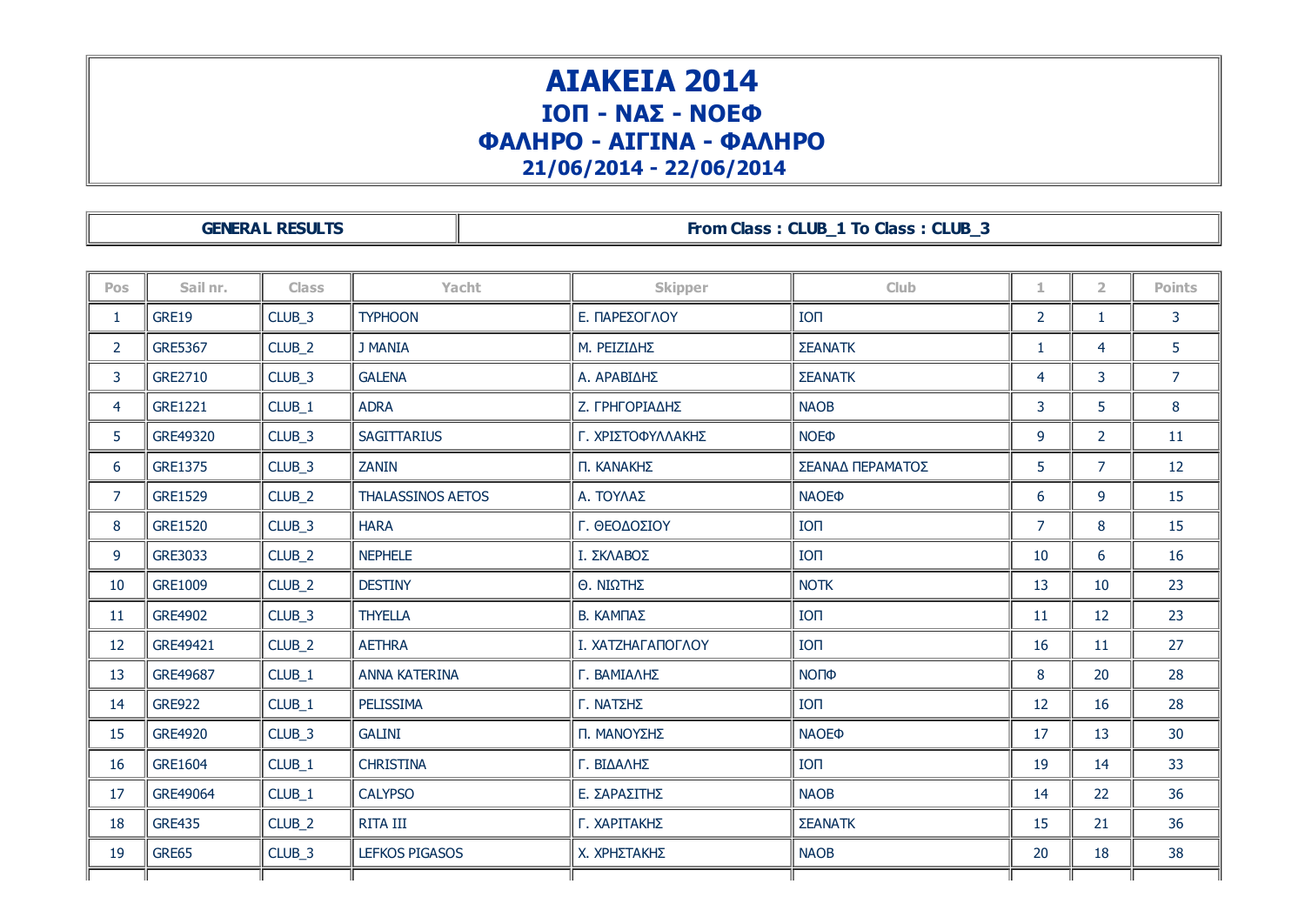| 20                                         | GRE1491        | CLUB_3             | <b>IVILATO</b>      | Σ. ΚΟΜΙΤΟΠΟΥΛΟΣ | IO <sub>1</sub>                    | 22               | 17               | 39       |
|--------------------------------------------|----------------|--------------------|---------------------|-----------------|------------------------------------|------------------|------------------|----------|
| 21                                         | GRE1371        | CLUB_2             | <b>CRYSTALLIA</b>   | Μ. ΖΑΜΠΕΛΗΣ     | ΝΑΟ ΠΕΡΑΜΑΤΟΣ                      | 21               | 19               | 40       |
| 22                                         | <b>GRE328</b>  | CLUB <sub>_3</sub> | <b>MARA</b>         | Γ. ΔΗΜΑΚΑΡΑΚΟΣ  | <b>NOE</b> <sup></sup>             | 18               | 23               | 41       |
| 23                                         | <b>GRE1347</b> | CLUB_2             | <b>OSTRIA</b>       | N. NOMIKOΣ      | ΝΑΟ ΠΕΡΑΜΑΤΟΣ                      | 31<br><b>DNC</b> | 15               | 46       |
| 24                                         | <b>GRE3000</b> | CLUB_2             | <b>ANEMOESSA</b>    | Β. ΛΟΥΜΟΣ       | <b>ΣΕΑΝΑΤΚ</b>                     | 24               | 24               | 48       |
| 25                                         | GRE1636        | CLUB_1             | YULI III            | Δ. ΛΕΚΚΑΣ       | <b>NAOBB</b>                       | 23               | 31<br><b>DNC</b> | 54       |
| 26                                         | <b>GRE819</b>  | CLUB_1             | <b>SAINT GEORGE</b> | Β. ΚΑΛΟΠΙΣΗΣ    | ΣΕΑΝΑΔ ΠΕΡΑΜΑΤΟΣ                   | 31<br><b>DNS</b> | 25               | 56       |
| 27                                         | GRE11411       | CLUB_1             | <b>KOALA VI</b>     | Λ. ΤΣΙΤΟΥΡΑΣ    | <b>ION</b>                         | 25               | 31<br><b>DNF</b> | 56       |
| 28                                         | <b>GRE1121</b> | CLUB_3             | <b>ATHINA</b>       | Σ. ΓΙΑΝΝΑΚΑΚΗΣ  | <b>NOTK</b>                        | 31<br><b>DNC</b> | 31<br><b>DNC</b> | 62       |
| 29                                         | <b>GRE136</b>  | CLUB_1             | <b>ALKYON</b>       | Γ. ΛΟΥΝΤΡΑΣ     | <b>NAOB</b>                        | 31<br><b>DNC</b> | 31<br><b>DNC</b> | 62       |
| 30                                         | <b>GRE486</b>  | CLUB_1             | <b>ADRASTEIA</b>    | Γ. ΠΑΥΛΙΟΓΛΟΥ   | 31<br><b>ΣΕΑΝΑΤΚ</b><br><b>DNC</b> |                  | 31<br><b>DNC</b> | 62       |
| (c) Cyber Altura Crucero - Version ORC 9.7 |                |                    |                     | P16Y-BHFA       |                                    |                  | Date: 22/06/2014 | 17:31:25 |

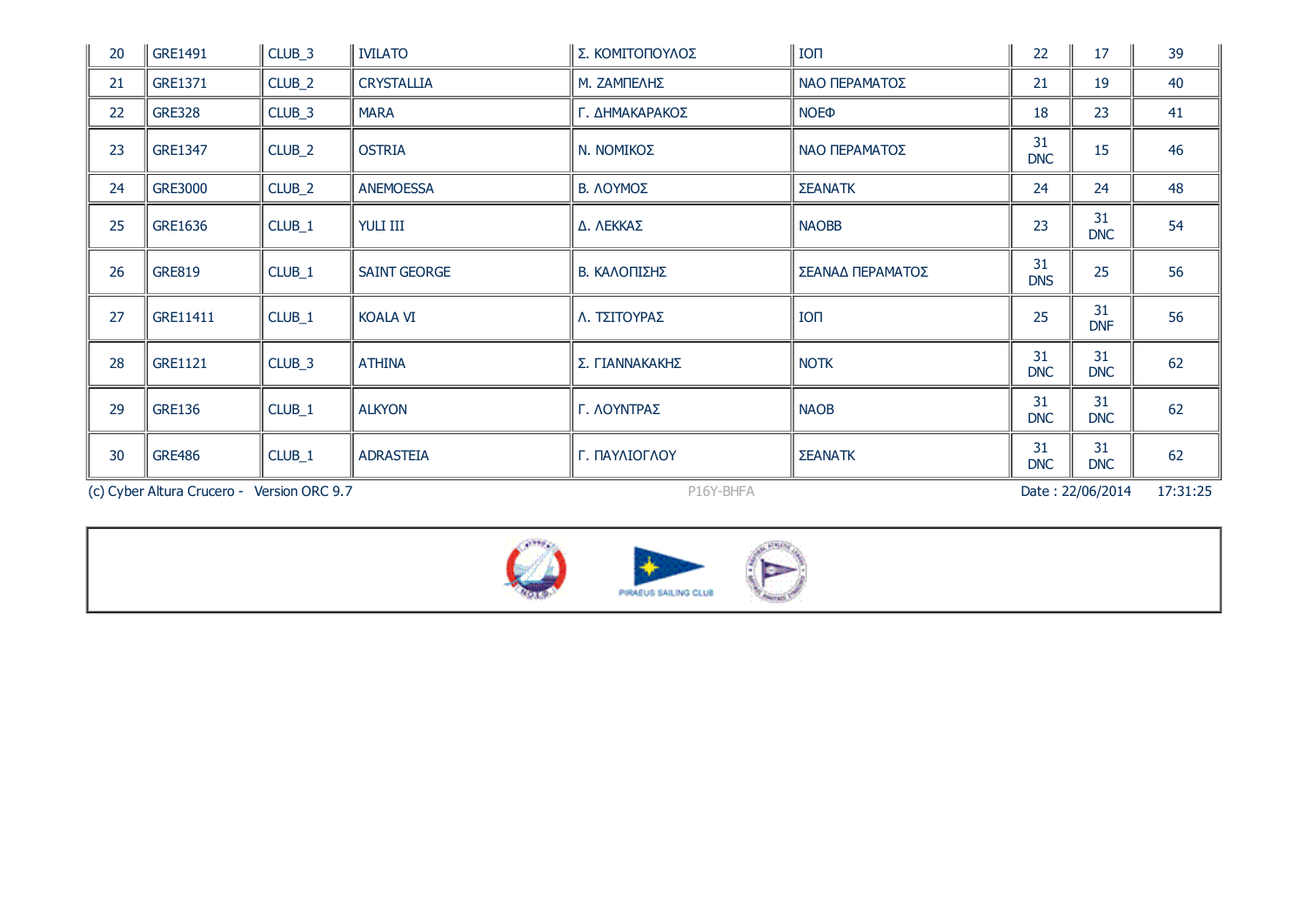## ΑΙΑΚΕΙΑ 2014 ΙΟΠ - ΝΑΣ - ΝΟΕΦ ΦΑΛΗΡΟ - ΑΙΓΙΝΑ - ΦΑΛΗΡΟ 21/06/2014 - 22/06/2014

| <b>RACE RESULTS: 01</b> | From Class: CLUB 1 To Class: CLUB 3 |
|-------------------------|-------------------------------------|
|-------------------------|-------------------------------------|

| Class: CLUB 1        | Date: 21/06/2014 | Start Time : 11:05:00        | Distance: 24 | <b>Coefficient: 1</b> | <b>Offshore TMF</b> |
|----------------------|------------------|------------------------------|--------------|-----------------------|---------------------|
| <b>Class: CLUB 2</b> | Date: 21/06/2014 | <b>Start Time : 11:05:00</b> | Distance: 24 | <b>Coefficient: 1</b> | <b>Offshore TMF</b> |
| Class: CLUB 3        | Date: 21/06/2014 | <b>Start Time : 11:05:00</b> | Distance: 24 | <b>Coefficient: 1</b> | <b>Offshore TMF</b> |

| Pos            | Sail nr.       | <b>Class</b>      | Yacht                    | <b>Skipper</b>    | <b>Club</b>             | <b>Finish Time</b> | Elapsed T. | <b>Corrected T.</b> | <b>Obs</b> | <b>Points</b>  |
|----------------|----------------|-------------------|--------------------------|-------------------|-------------------------|--------------------|------------|---------------------|------------|----------------|
|                | <b>GRE5367</b> | CLUB_2            | <b>J MANIA</b>           | Μ. ΡΕΙΖΙΔΗΣ       | <b>ΣΕΑΝΑΤΚ</b>          | 16:01:50           | 04:56:50   | 04:05:48            |            | 1              |
| $\overline{2}$ | <b>GRE19</b>   | CLUB <sub>3</sub> | <b>TYPHOON</b>           | Ε. ΠΑΡΕΣΟΓΛΟΥ     | <b>ION</b>              | 16:57:31           | 05:52:31   | 04:17:50            |            | $\overline{2}$ |
| 3              | <b>GRE1221</b> | CLUB_1            | <b>ADRA</b>              | Ζ. ΓΡΗΓΟΡΙΑΔΗΣ    | <b>NAOB</b>             | 15:53:04           | 04:48:04   | 04:21:32            |            | 3              |
| $\overline{4}$ | GRE2710        | CLUB_3            | <b>GALENA</b>            | Α. ΑΡΑΒΙΔΗΣ       | ΣΕΑΝΑΤΚ                 | 16:33:37           | 05:28:37   | 04:22:46            |            | 4              |
| 5              | <b>GRE1375</b> | CLUB_3            | <b>ZANIN</b>             | Π. ΚΑΝΑΚΗΣ        | ΣΕΑΝΑΔ ΠΕΡΑΜΑΤΟΣ        | 17:02:56           | 05:57:56   | 04:32:53            |            | 5              |
| -6             | <b>GRE1529</b> | CLUB_2            | <b>THALASSINOS AETOS</b> | Α. ΤΟΥΛΑΣ         | <b>NAOE</b> <sup></sup> | 16:34:41           | 05:29:41   | 04:37:34            |            | 6              |
| $\overline{7}$ | <b>GRE1520</b> | CLUB_3            | <b>HARA</b>              | Γ. ΘΕΟΔΟΣΙΟΥ      | <b>ION</b>              | 16:54:46           | 05:49:46   | 04:37:45            |            | $\overline{7}$ |
| 8              | GRE49687       | CLUB_1            | <b>ANNA KATERINA</b>     | Γ. ΒΑΜΙΑΛΗΣ       | ΝΟΠΦ                    | 16:15:48           | 05:10:48   | 04:38:08            |            | 8              |
| -9             | GRE49320       | CLUB_3            | <b>SAGITTARIUS</b>       | Γ. ΧΡΙΣΤΟΦΥΛΛΑΚΗΣ | <b>NOE</b> <sup></sup>  | 16:59:03           | 05:54:03   | 04:39:16            |            | 9              |
| 10             | GRE3033        | CLUB_2            | <b>NEPHELE</b>           | Ι. ΣΚΛΑΒΟΣ        | $I$ O $\Pi$             | 16:34:44           | 05:29:44   | 04:41:36            |            | 10             |
| 11             | <b>GRE4902</b> | CLUB_3            | <b>THYELLA</b>           | Β. ΚΑΜΠΑΣ         | <b>ION</b>              | 17:03:26           | 05:58:26   | 04:41:59            |            | 11             |
| 12             | <b>GRE922</b>  | CLUB_1            | PELISSIMA                | Γ. ΝΑΤΣΗΣ         | <b>ION</b>              | 16:24:20           | 05:19:20   | 04:43:44            |            | 12             |
| 13             | <b>GRE1009</b> | CLUB_2            | <b>DESTINY</b>           | Θ. ΝΙΩΤΗΣ         | <b>NOTK</b>             | 16:39:35           | 05:34:35   | 04:44:12            |            | 13             |
| 14             | GRE49064       | CLUB_1            | <b>CALYPSO</b>           | Ε. ΣΑΡΑΣΙΤΗΣ      | <b>NAOB</b>             | 16:17:55           | 05:12:55   | 04:48:53            |            | 14             |
| 15             | <b>GRE435</b>  | CLUB_2            | RITA III                 | Γ. ΧΑΡΙΤΑΚΗΣ      | <b>ΣΕΑΝΑΤΚ</b>          | 16:43:21           | 05:38:21   | 04:53:03            |            | 15             |
|                |                |                   |                          |                   |                         |                    |            |                     |            |                |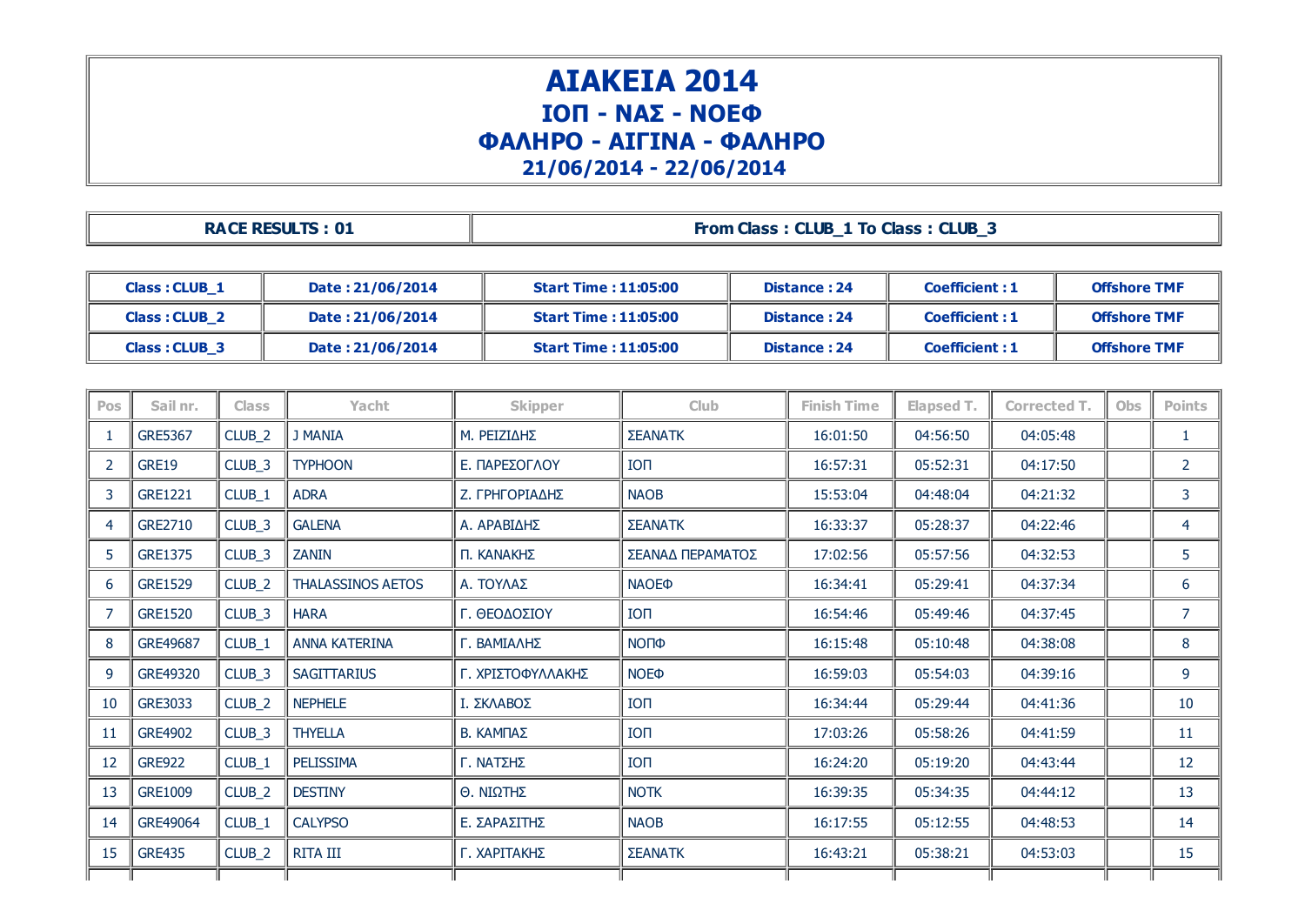| 16 | GRE49421       | CLUB <sub>_2</sub> | <b>AETHRA</b>         | Ι. ΧΑΤΖΗΑΓΑΠΟΓΛΟΥ | <b>ION</b>             | 16:41:22 | 05:36:22 | 04:53:07 |            | 16 |
|----|----------------|--------------------|-----------------------|-------------------|------------------------|----------|----------|----------|------------|----|
| 17 | <b>GRE4920</b> | CLUB <sub>_3</sub> | <b>GALINI</b>         | Π. ΜΑΝΟΥΣΗΣ       | <b>NAOEO</b>           | 17:29:54 | 06:24:54 | 04:59:29 |            | 17 |
| 18 | <b>GRE328</b>  | CLUB <sub>_3</sub> | <b>MARA</b>           | Γ. ΔΗΜΑΚΑΡΑΚΟΣ    | <b>NOE</b> <sup></sup> | 17:15:09 | 06:10:09 | 05:01:23 |            | 18 |
| 19 | <b>GRE1604</b> | CLUB_1             | <b>CHRISTINA</b>      | Γ. ΒΙΔΑΛΗΣ        | <b>ION</b>             | 16:43:25 | 05:38:25 | 05:02:00 |            | 19 |
| 20 | GRE65          | CLUB <sub>_3</sub> | <b>LEFKOS PIGASOS</b> | Χ. ΧΡΗΣΤΑΚΗΣ      | <b>NAOB</b>            | 17:16:18 | 06:11:18 | 05:03:17 |            | 20 |
| 21 | GRE1371        | CLUB_2             | <b>CRYSTALLIA</b>     | Μ. ΖΑΜΠΕΛΗΣ       | ΝΑΟ ΠΕΡΑΜΑΤΟΣ          | 17:03:36 | 05:58:36 | 05:11:12 |            | 21 |
| 22 | GRE1491        | CLUB <sub>_3</sub> | <b>IVILATO</b>        | Σ. ΚΟΜΙΤΟΠΟΥΛΟΣ   | <b>ION</b>             | 18:02:09 | 06:57:09 | 05:12:47 |            | 22 |
| 23 | GRE1636        | CLUB_1             | YULI III              | Δ. ΛΕΚΚΑΣ         | <b>NAOBB</b>           | 16:54:24 | 05:49:24 | 05:17:53 |            | 23 |
| 24 | <b>GRE3000</b> | CLUB_2             | <b>ANEMOESSA</b>      | Β. ΛΟΥΜΟΣ         | <b>ΣΕΑΝΑΤΚ</b>         | 17:31:34 | 06:26:34 | 05:38:40 |            | 24 |
| 25 | GRE11411       | CLUB_1             | <b>KOALA VI</b>       | Λ. ΤΣΙΤΟΥΡΑΣ      | <b>ION</b>             | 17:02:53 | 05:57:53 | 06:18:02 |            | 25 |
| 26 | <b>GRE1121</b> | CLUB_3             | <b>ATHINA</b>         | Σ. ΓΙΑΝΝΑΚΑΚΗΣ    | <b>NOTK</b>            |          |          |          | <b>DNC</b> | 31 |
| 26 | <b>GRE1347</b> | CLUB_2             | <b>OSTRIA</b>         | N. NOMIKOΣ        | ΝΑΟ ΠΕΡΑΜΑΤΟΣ          |          |          |          | <b>DNC</b> | 31 |
| 26 | <b>GRE136</b>  | CLUB_1             | <b>ALKYON</b>         | Γ. ΛΟΥΝΤΡΑΣ       | <b>NAOB</b>            |          |          |          | <b>DNC</b> | 31 |
| 26 | <b>GRE486</b>  | CLUB_1             | <b>ADRASTEIA</b>      | Γ. ΠΑΥΛΙΟΓΛΟΥ     | <b>ΣΕΑΝΑΤΚ</b>         |          |          |          | <b>DNC</b> | 31 |
| 26 | <b>GRE819</b>  | CLUB_1             | <b>SAINT GEORGE</b>   | Β. ΚΑΛΟΠΙΣΗΣ      | ΣΕΑΝΑΔ ΠΕΡΑΜΑΤΟΣ       |          |          |          | <b>DNS</b> | 31 |

(c) Cyber Altura Crucero - Version ORC 9.7 P16Y-BHFA P16Y-BHFA Date : 21/06/2014 19:13:07

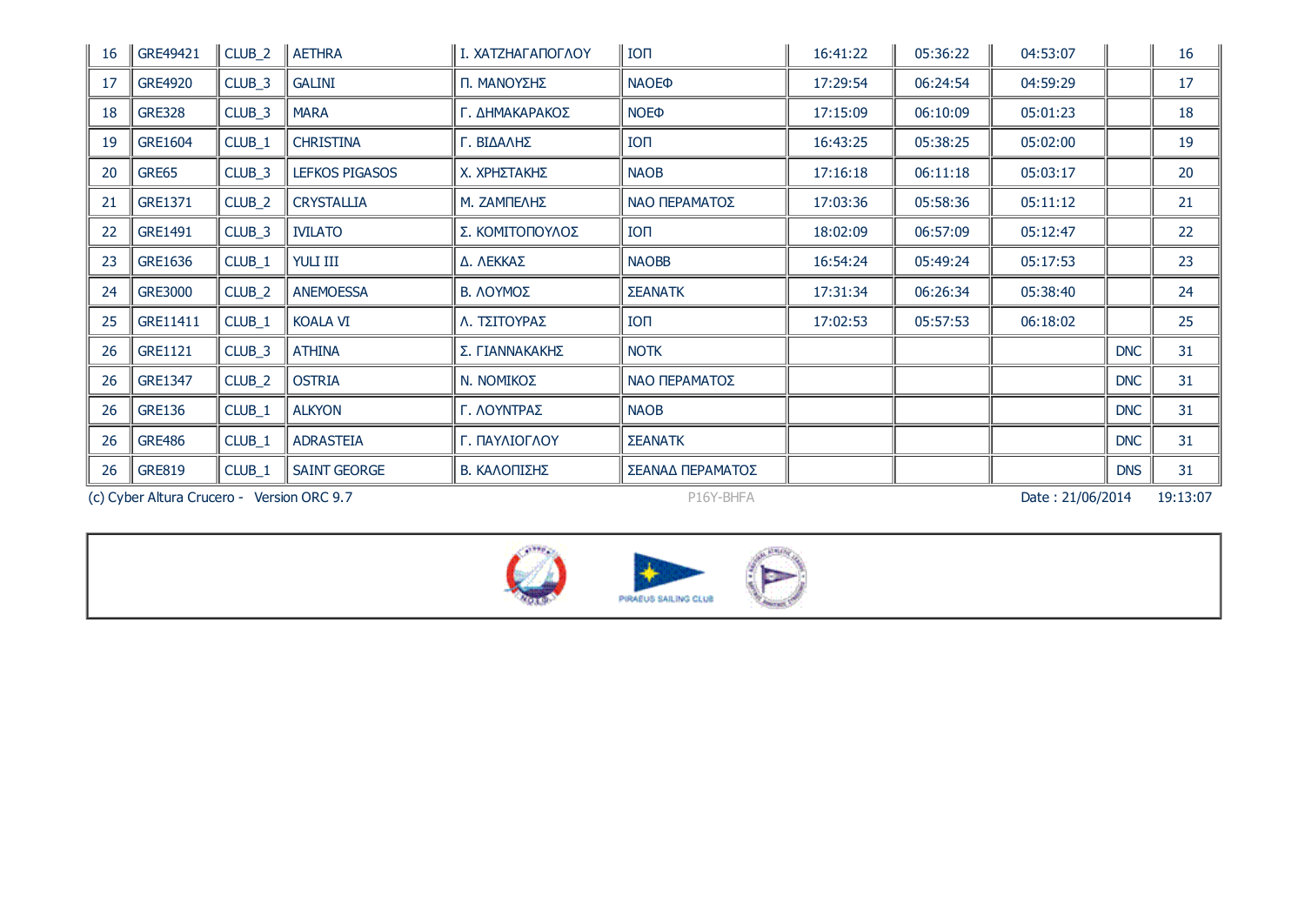## ΑΙΑΚΕΙΑ 2014 ΙΟΠ - ΝΑΣ - ΝΟΕΦ ΦΑΛΗΡΟ - ΑΙΓΙΝΑ - ΦΑΛΗΡΟ 21/06/2014 - 22/06/2014

| <b>RACE RESULTS: 02</b> | From Class: CLUB 1 To Class: CLUB 3 |
|-------------------------|-------------------------------------|
|-------------------------|-------------------------------------|

| Class: CLUB 1        | Date: 22/06/2014 | <b>Start Time : 11:05:00</b> | Distance: 17 | <b>Coefficient: 1</b> | <b>Offshore TMF</b> |
|----------------------|------------------|------------------------------|--------------|-----------------------|---------------------|
| <b>Class: CLUB 2</b> | Date: 22/06/2014 | Start Time : 11:05:00        | Distance: 17 | <b>Coefficient: 1</b> | <b>Offshore TMF</b> |
| Class: CLUB 3        | Date: 22/06/2014 | <b>Start Time : 11:05:00</b> | Distance: 17 | <b>Coefficient: 1</b> | <b>Offshore TMF</b> |

| <b>Pos</b> | Sail nr.       | <b>Class</b>       | <b>Yacht</b>             | <b>Skipper</b>    | <b>Club</b>                      | <b>Finish Time</b> | Elapsed T. | <b>Corrected T.</b> | <b>Obs</b> | <b>Points</b>  |
|------------|----------------|--------------------|--------------------------|-------------------|----------------------------------|--------------------|------------|---------------------|------------|----------------|
|            | <b>GRE19</b>   | CLUB_3             | <b>TYPHOON</b>           | Ε. ΠΑΡΕΣΟΓΛΟΥ     | <b>ION</b>                       | 15:48:13           | 04:43:13   | 03:27:09            |            | 1              |
| 2          | GRE49320       | CLUB <sub>_3</sub> | <b>SAGITTARIUS</b>       | Γ. ΧΡΙΣΤΟΦΥΛΛΑΚΗΣ | NOE <sub><math>\Phi</math></sub> | 15:28:40           | 04:23:40   | 03:27:59            |            | $\overline{2}$ |
| 3          | <b>GRE2710</b> | CLUB_3             | <b>GALENA</b>            | Α. ΑΡΑΒΙΔΗΣ       | <b>ΣΕΑΝΑΤΚ</b>                   | 15:25:42           | 04:20:42   | 03:28:27            |            | 3              |
| 4          | <b>GRE5367</b> | CLUB_2             | <b>J MANIA</b>           | Μ. ΡΕΙΖΙΔΗΣ       | <b>ΣΕΑΝΑΤΚ</b>                   | 15:22:32           | 04:17:32   | 03:33:16            |            | 4              |
| 5          | <b>GRE1221</b> | CLUB_1             | <b>ADRA</b>              | Ζ. ΓΡΗΓΟΡΙΑΔΗΣ    | <b>NAOB</b>                      | 15:01:18           | 03:56:18   | 03:34:32            |            | 5              |
| -6         | <b>GRE3033</b> | CLUB_2             | <b>NEPHELE</b>           | Ι. ΣΚΛΑΒΟΣ        | <b>ION</b>                       | 15:23:20           | 04:18:20   | 03:40:37            |            | 6              |
|            | <b>GRE1375</b> | CLUB_3             | <b>ZANIN</b>             | Π. ΚΑΝΑΚΗΣ        | ΣΕΑΝΑΔ ΠΕΡΑΜΑΤΟΣ                 | 15:56:03           | 04:51:03   | 03:41:54            |            | $\overline{7}$ |
| 8          | <b>GRE1520</b> | CLUB <sub>_3</sub> | <b>HARA</b>              | Γ. ΘΕΟΔΟΣΙΟΥ      | <b>ION</b>                       | 15:47:08           | 04:42:08   | 03:44:03            |            | 8              |
| 9          | <b>GRE1529</b> | CLUB_2             | <b>THALASSINOS AETOS</b> | Α. ΤΟΥΛΑΣ         | <b>NAOE</b> <sup></sup>          | 15:40:35           | 04:35:35   | 03:52:01            |            | 9              |
| 10         | <b>GRE1009</b> | CLUB_2             | <b>DESTINY</b>           | Θ. ΝΙΩΤΗΣ         | <b>NOTK</b>                      | 15:41:54           | 04:36:54   | 03:55:12            |            | 10             |
| 11         | GRE49421       | CLUB_2             | <b>AETHRA</b>            | Ι. ΧΑΤΖΗΑΓΑΠΟΓΛΟΥ | <b>ION</b>                       | 15:40:44           | 04:35:44   | 04:00:16            |            | 11             |
| 12         | <b>GRE4902</b> | CLUB <sub>_3</sub> | <b>THYELLA</b>           | Β. ΚΑΜΠΑΣ         | <b>ION</b>                       | 16:23:36           | 05:18:36   | 04:10:39            |            | 12             |
| 13         | <b>GRE4920</b> | CLUB_3             | <b>GALINI</b>            | Π. ΜΑΝΟΥΣΗΣ       | <b>NAOE®</b>                     | 16:35:18           | 05:30:18   | 04:17:00            |            | 13             |
| 14         | <b>GRE1604</b> | CLUB_1             | <b>CHRISTINA</b>         | Γ. ΒΙΔΑΛΗΣ        | <b>ION</b>                       | 15:53:26           | 04:48:26   | 04:17:24            |            | 14             |
| 15         | <b>GRE1347</b> | CLUB_2             | <b>OSTRIA</b>            | N. NOMIKOΣ        | ΝΑΟ ΠΕΡΑΜΑΤΟΣ                    | 16:08:10           | 05:03:10   | 04:24:42            |            | 15             |